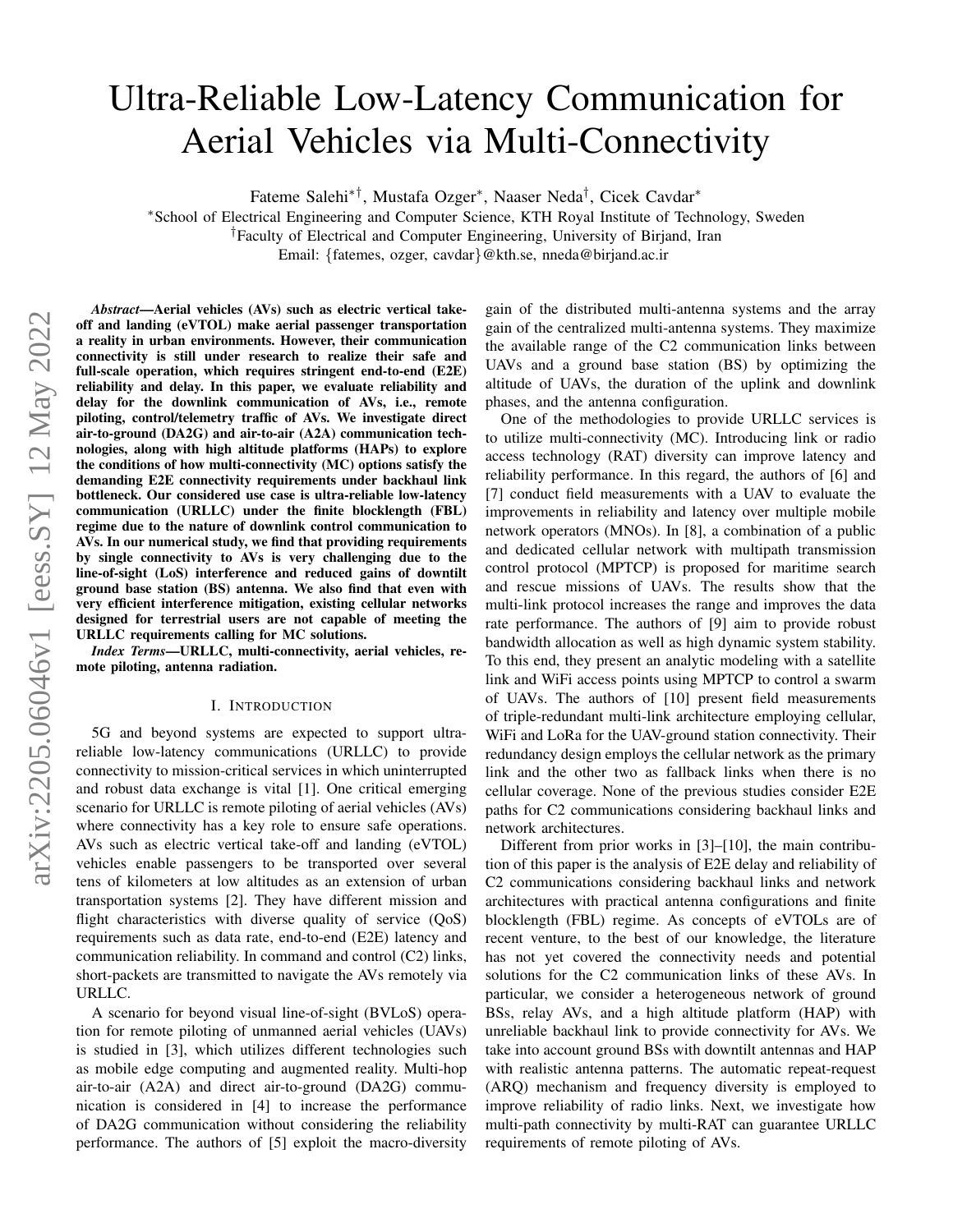The paper is organized as follows. Section II presents the system model. Section III presents the channel models of communication links, with antenna radiation pattern of ground BSs and HAP. Section IV presents E2E delay and reliability analysis including different RATs. Section V discusses the numerical results and finds the required parallel links to enable remote piloting operation in different communication distances. Section VI concludes the paper.

## II. SYSTEM MODEL

In this section, we introduce the scenario under study with its requirements and the methodology for providing them.

#### *A. Remote Piloting of AVs and QoS Requirements*

BVLoS remote piloting of an AV requires a communication path between the remote pilot and the AV. We analyze the reliability and delay of this E2E path considering not only wireless single hop links but also backhaul links connecting BSs to the core network. Based on [2], control/telemetry traffic for remote piloting operations of eVTOLs requires a data rate about  $0.25-1$  Mbps, E2E latency less than  $10-150$  ms, and the minimum communication reliability 99.999%.

## *B. Multi-Connectivity*

MC using multiple communication paths simultaneously is a promising approach to fulfill strict requirements of AVs' remote piloting. The considered system model consists of an integration of multiple RATs including DA2G, A2A and HAP communication. The E2E path of each RAT is illustrated in Fig. 1, a directive path starting with the core network, traversing the backhaul link and the radio link/links to reach the destination AV, which is the AV that remote pilot wants to navigate. The radio communication links consist of ground BS-to-AV (G2A), ground station-to-HAP (G2H), and AV/HAP-to-AV (A2A/H2A). In Fig. 1, three different E2E paths are shown. The red line illustrates "DA2G path", which includes the backhaul link to the ground BS and G2A link. "A2A path", illustrated with orange line is defined as the path consisting of backhaul, G2A and A2A links. The green line illustrates the "HAP path" defined as the path consisting of backhaul link to the ground station, G2H and H2A links.

#### *C. Transmission and Combining Strategy*

We consider packet cloning for transmitting the message from the remote pilot to the AV over independent links. In this approach, the source sends copies of the message through each of the available links [11]. The combining scheme is joint decoding, where each link is decoded individually. Hence, the E2E error probability of  $N$  parallel transmission paths is

$$
\mathcal{E}_{\rm E2E} = \prod_{i=1}^{N} \mathcal{E}_{\rm E2E}^{i},\tag{1}
$$

where  $\mathcal{E}_{\text{E2E}}^i$  is the error probability of the *i*th path, and *i*  $\in$ {g, a, h} refers to different RATs including DA2G, A2A, and HAP communications, respectively. It potentially reduces the delay, since only the packet that arrives earlier and is decoded correctly needs to be considered. Hence, the E2E delay of multi-RAT using the cloning scheme is calculated as [11]

$$
\mathcal{D}_{\rm E2E} = \min_{i} \left\{ \mathcal{D}_{\rm E2E}^{i} \right\},\tag{2}
$$

where  $\mathcal{D}_{\text{E2E}}^i$  is the E2E delay of the *i*th path.

MC can provide URLLC services without intervention in the physical layer design. Although it may not be resourceefficient by using packet cloning strategy, the efficiency can be improved by other transmission schemes.

# III. CHANNEL MODELS OF COMMUNICATION LINKS AND ANTENNAS RADIATION PATTERNS

To model a realistic propagation channel, we consider both large-scale fading and small-scale fading.

# *A. Large-Scale Fading*

*1) Path Loss of G2A Link:* We consider that the G2A link experiences LoS propagation with a probability of  $P_{\text{LoS}}$ , which is given by [12]

$$
P_{\text{LoS}} = \prod_{j=0}^{k} \left[ 1 - \exp\left( -\frac{\left[ h_{\text{g}} - \frac{(j+0.5)(h_{\text{g}} - h_{\text{a}})}{k+1} \right]^2}{2q_3^2} \right) \right], \quad (3)
$$

where  $k = \left| \frac{r_{\text{ga}}\sqrt{q_1q_2}}{1000} - 1 \right|$  and  $r_{\text{ga}}$  is the 2D distance between the ground  $\bar{B}S$  and the AV, while  $\{q_1, q_2, q_3\}$  are environmentdependent parameters set to {0.3, 500, 20} to model an urban scenario [12]. Moreover,  $h<sub>g</sub>$  and  $h<sub>a</sub>$  are the height of the ground BS and altitude of the AV, respectively.

Thus, the average path loss of the G2A link is derived as

$$
PL_{\rm ga} = P_{\rm LoS} \times PL_{\rm ga}^{\rm LoS} + (1 - P_{\rm LoS}) \times PL_{\rm ga}^{\rm NLoS}, \quad (4)
$$

where  $PL_{\text{ga}}^{\text{LoS}}$  and  $PL_{\text{ga}}^{\text{NLoS}}$  are the path losses of the G2A channel under LoS and NLoS conditions, respectively. Based on the urban macro cells (UMa) scenario,  $PL_{\text{ga}}^{\text{LoS}}$  and  $PL_{\text{ga}}^{\text{NLoS}}$ are calculated as follows [13]

$$
PL_{\text{ga}}^{\text{LoS}}(\text{dB}) = 28 + 22\log_{10}(d_{\text{ga}}) + 20\log_{10}(f_{\text{c}}), \quad (5)
$$

$$
PL_{\text{ga}}^{\text{NLoS}}(\text{dB}) = -17.5 + (46 - 7 \log_{10} (h_a)) \log_{10} (d_{\text{ga}}) + 20 \log_{10} (40\pi f_c/3), \tag{6}
$$

where  $d_{\text{ga}}$  is the 3D distance between the ground BS and the AV in meter, and  $f_c$  is the carrier frequency in GHz.



Fig. 1: Illustration of multi-RAT and E2E communication paths.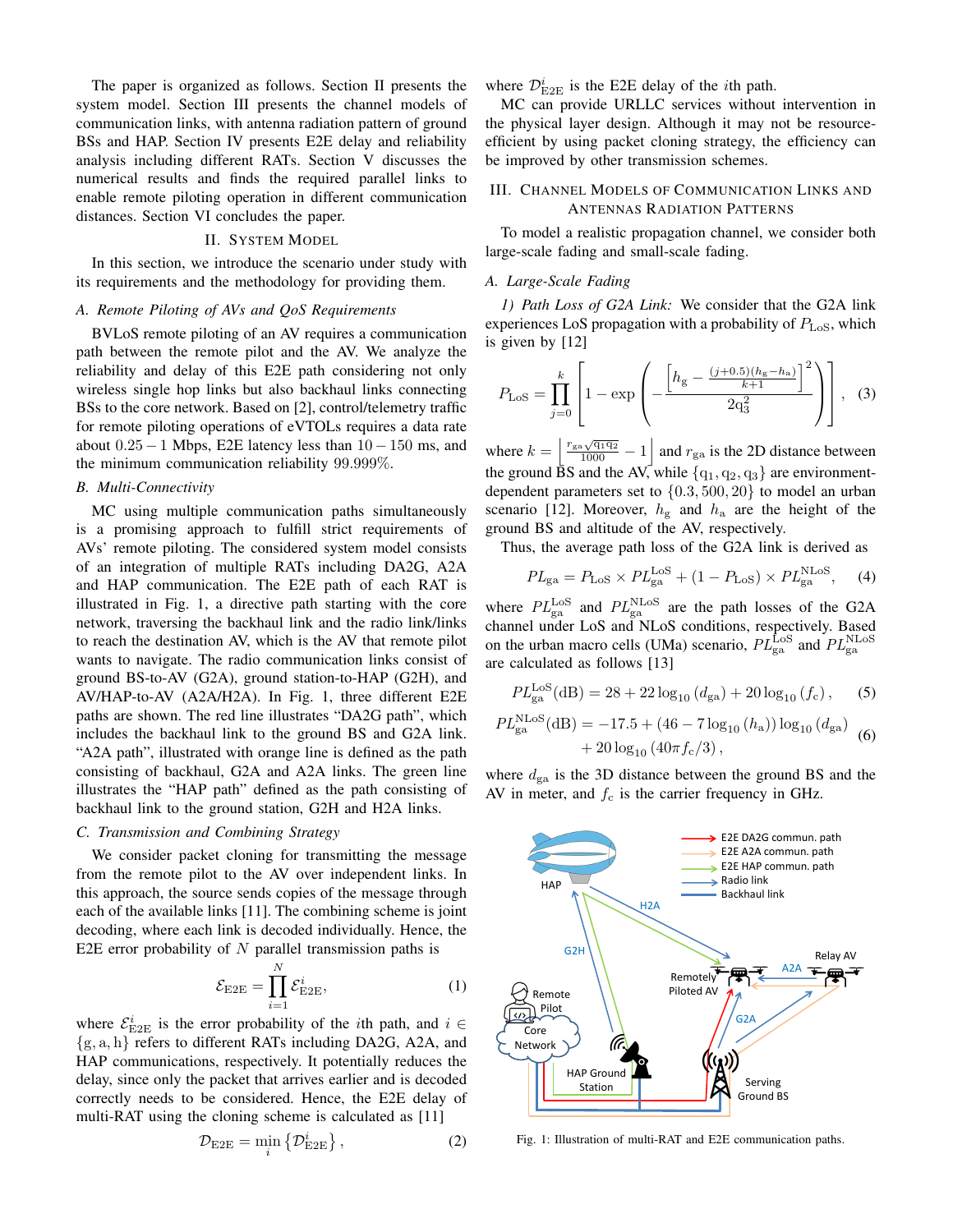*2) Path Loss of A2A/H2A Link:* For A2A and H2A links, the free space path loss (FSPL) channel model is used [14]:

$$
PL_{xy}(dB) = FSPL(d_{xy}, f_c)
$$
  
= 32.45 + 20 log<sub>10</sub> (d<sub>xy</sub>) + 20 log<sub>10</sub> (f<sub>c</sub>), (7)

where  $xy \in \{aa, ha\}$  represents the A2A and the H2A link, respectively.  $d_{xy}$  is the 3D distance between nodes x and y in meter, and  $f_c$  is the carrier frequency in GHz.

*3) Path Loss of G2H Link:* The path loss of the G2H link can be considered as the basic path loss model which accounts for the signal's free space path loss, shadow fading (SF), and clutter loss (CL) [14]

$$
PL_{\rm gh}(\text{dB}) = FSPL(d_{\rm gh}, f_{\rm c}) + SF + CL.
$$
 (8)

Shadow fading is modeled by a log-normal distribution, i.e.,  $SF \sim N(0, \sigma_{SF}^2)$ . Clutter loss based on [14, Table 6.6.2-1] depends on the elevation angle between the ground station and HAP, the carrier frequency, and the environment.

## *B. Small-Scale Fading*

Due to the LoS path for all the mentioned links, small-scale channel fading between nodes x and y, i.e.,  $\omega_{xy}$ , can be taken into account as the Rician model, where  $xy \in \{ga, aa, gh, ha\}.$ 

$$
f_{\Omega}(\omega_{xy}) = \frac{\omega_{xy}}{\sigma_{xy}^2} \exp\left(\frac{-\omega_{xy}^2 - \rho_{xy}^2}{2\sigma_{xy}^2}\right) I_0\left(\frac{\omega_{xy}\rho_{xy}}{\sigma_{xy}^2}\right), \quad (9)
$$

reflects the PDF of Rice distribution with  $\omega_{xy} \geq 0$ , and  $\rho_{xy}$  and  $\sigma_{xy}$  the strength of the LoS and the NLoS paths, respectively.  $I_0(.)$  denotes the modified Bessel function of the first kind and zero order. The Rice factor of X2Y link is defined as

$$
K_{\rm xy}(\text{dB}) = 10 \log_{10} \left( \frac{\rho_{\rm xy}^2}{2\sigma_{\rm xy}^2} \right),\tag{10}
$$

which increases directly with different parameters such as altitude, elevation angle, and carrier frequency. The elevation angle plays a dominant role among the other factors [15].

#### *C. Antenna Gain*

We assume that all AVs are equipped with a single omnidirectional antenna with unitary gain. However, we consider a realistic antenna radiation pattern for the ground BSs and the HAP, which is given as follows.

*1) Ground BS Antenna Pattern:* We assume that the ground BSs are equipped with a vertical, N-element uniform linear array (ULA), where each element is omnidirectional in azimuth with maximum gain of  $g_{\rm E}^{\rm max}$  and directivity as a function of the zenith angle  $\phi$  [12]:

$$
g_{\mathcal{E}}(\phi) = g_{\mathcal{E}}^{\max} \sin^2 \phi.
$$
 (11)

We assume that there is a half-wavelength spacing between the adjacent antenna elements. With a fixed downtilt angle  $\phi_t$ , the array factor of the ULA is given by [12]

$$
g_{A}(\phi) = \frac{\sin^{2} (N\pi (\cos \phi - \cos \phi_{t})/2)}{N \sin^{2} (\pi (\cos \phi - \cos \phi_{t})/2)}.
$$
 (12)

The total ground BS's antenna gain in linear scale is

$$
g_{\rm g}(\phi) = g_{\rm E}(\phi) \times g_{\rm A}(\phi). \tag{13}
$$

*2) HAP Antenna Pattern:* The following normalized antenna gain pattern of one beam, corresponding to a typical reflector antenna with a circular aperture with radius of 10 wavelengths, is considered [14]

$$
g_{\rm h}(\theta) = \begin{cases} 1, & \text{for } \theta = 0, \\ 4 \left| \frac{J_1(20\pi \sin \theta)}{20\pi \sin \theta} \right|^2, & \text{for } 0 < |\theta| \le 90^\circ, \end{cases} \tag{14}
$$

where  $\theta$  is the angle with respect to antenna boresight, and  $J_1(.)$  is the Bessel function of the first kind and first order. It is assumed that each cell is served by one main beam [16].

#### *D. SINR Calculation*

One may obtain the channel coefficient between any two nodes x and y as

$$
h_{xy} = \left(\frac{g_{xy}}{PL_{xy}}\right)^{1/2} \omega_{xy},\tag{15}
$$

where  $g_{xy}$  is the total antenna gain between nodes x and y given by the product of their respective antenna gains. Finally, the SINR of X2Y link with bandwidth  $B^{xy}$ ,  $xy \in \{ga, aa\}$ , is calculated as follows

$$
\gamma^{xy} = \frac{p_x |h_{xy}|^2}{P_{\text{interf}} \sum_{i \in \mathcal{N}_i} p_{x_i} |h_{x_i y}|^2 + B^{xy} N_0},\tag{16}
$$

where  $p_x$  is the transmit power of node x,  $P_{\text{interf}}$  is the probability of interference, and  $N_0$  is the noise spectral density.  $\mathcal{N}_i$  is the set of interfering nodes and,  $h_{x_iy}$  indicates the channel coefficient between the interfering node  $x_i$  and node y. We assume that the G2H link is interference free, while the interference on H2A links is due to the side lobes of HAP's antenna overlapping the main lobes [16].

#### IV. RELIABILITY AND LATENCY ANALYSIS

#### *A. Preliminaries*

The achievable data rate of the X2Y link,  $R^{xy}$ , with FBL coding and an acceptable Block Error Rate (BLER)  $\varepsilon_t^{xy}$ ,  $xy \in$ {ga, aa, gh, ha}, has an approximation as [17]

$$
R^{\rm xy} \approx B^{\rm xy} \left( \log_2(1 + \gamma^{\rm xy}) - \sqrt{\frac{V^{\rm xy}}{B^{\rm xy} D_{\rm t}^{\rm xy}}} \frac{Q^{-1}(\varepsilon_{\rm t}^{\rm xy})}{\ln 2} \right) \text{bits/s},\tag{17}
$$

where  $D_t^{xy}$  is the transmission delay of the X2Y link. Moreover,  $Q^{-1}(\cdot)$  refers to the inverse Gaussian Q-function and  $V^{xy} = 1 - (1 + \gamma^{xy})^{-2}$  is the channel dispersion.

Based on (17), the decoding error probability is given by

$$
\varepsilon_t^{\text{xy}} \approx Q\left(\frac{\left(B^{\text{xy}}\log_2(1+\gamma^{\text{xy}})-R^{\text{xy}}\right)\ln 2}{\sqrt{B^{\text{xy}}V^{\text{xy}}/D_t^{\text{xy}}}}\right). \tag{18}
$$

When transmitting a packet that contains  $b$  bits over the allocated channel, the decoding error probability can be obtained by substituting  $R^{xy} = b/D_t^{xy}$  into (18).

The above expressions are for AWGN channels which contain no fading. Hence, we can assume our channel as a quasi-static flat fading channel such that at each realization, its characteristics remain the same. In such a case, the expected value of  $\varepsilon_t^{xy}$  is calculated over  $\gamma^{xy}$ , i.e.,  $\overline{\varepsilon_t^{xy}}$ , since SINR changes with different channel realizations due to fading.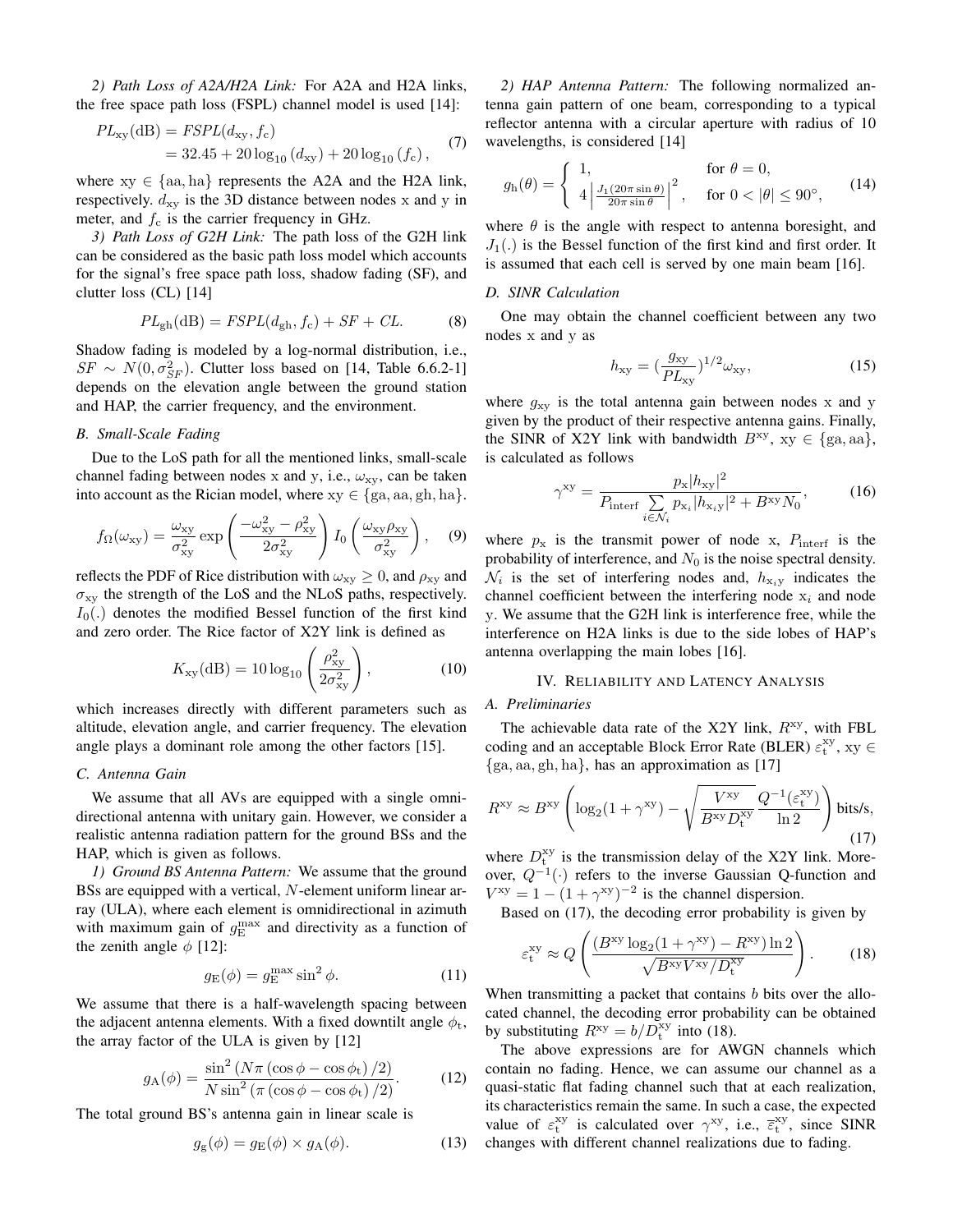By adopting ARQ scheme, the packet is retransmitted until it is received correctly, and we assume that there is a reliable feedback from the AV to the transmitter as in [18]. Hence, the average transmission delay of the X2Y link is calculated as

$$
\overline{D}_{t}^{xy} = \frac{D_{t}^{xy}}{1 - \overline{\varepsilon}_{t}^{xy}}.
$$
\n(19)

Denote the packet dropping probability due to queueing delay violation as

$$
\varepsilon_{\mathbf{q}}^{\mathbf{x}} = \Pr\left\{ D_{\mathbf{q}}^{\mathbf{x}} > D_{\max}^{\mathbf{q}} \right\},\tag{20}
$$

where  $D_q^x$  is the queue delay of node x, and  $x \in \{g, a, h\}$ refers to ground BS, AV, and HAP, respectively. The packet arrival process of node x can be modeled as a Poisson process with the average arrival rate of  $\lambda_x$  packets/s [17]. The effective bandwidth of the arrival process, which is the minimal constant packet service rate required to satisfy the queueing delay requirement  $(D_{\text{max}}^q, \varepsilon_q^x)$  can be expressed as follows [17]

$$
E_{\rm BW}^{\rm x} = \frac{\ln\left(1/\varepsilon_{\rm q}^{\rm x}\right)}{D_{\rm q}^{\rm x} \ln\left[\frac{\ln\left(1/\varepsilon_{\rm q}^{\rm x}\right)}{\lambda_{\rm x} D_{\rm q}^{\rm x}} + 1\right]}
$$
 packets/s. (21)

## *B. E2E Delay and Packet Loss Probability*

*1) E2E Path through DA2G Communication:* The E2E delay of DA2G path consists of delay due to backhaul link,  $D_{\rm b}$ , queue delay in the ground BS,  $D_{\rm q}^{\rm g}$ , and the average transmission delay of the G2A link,  $\overline{D}_{t}^{\text{ga}}$  $t^{\text{eq}}$ . Hence, the E2E delay requirement can be satisfied with the following constraint

$$
D_{\rm b} + D_{\rm q}^{\rm g} + \overline{D}_{\rm t}^{\rm ga} \le D_{\rm max},\tag{22}
$$

where  $D_{\text{max}}$  is the required delay threshold. By deploying fiber optic backhaul links, we assume that the backhaul delay for remote piloting is around  $1 \text{ ms}^1$ .

Correspondingly, the E2E packet loss probability is due to the backhaul failure, packet dropping in the ground BS's queue with a probability of  $\varepsilon_{\rm q}^{\rm g}$ , and decoding error of the G2A link with a probability of  $\bar{\epsilon}_{t}^{\bar{g}A}$ . Actually, the reliability requirement in URLLC can be satisfied if the overall packet loss probability does not exceed  $\varepsilon^{\text{th}}$ . Thus, the reliability can be guaranteed if

$$
1 - (1 - \varepsilon_{\rm b})(1 - \varepsilon_{\rm q}^{\rm g})(1 - \overline{\varepsilon}_{\rm t}^{\rm ga}) \le \varepsilon^{\rm th}.\tag{23}
$$

 $\varepsilon_{\rm b}$  is the failure probability of backhaul link, which is modeled by Bernoulli process, and  $1 - \varepsilon^{th}$  is the required reliability.

By using frequency diversity, a single BS can serve the AV with multiple links operating at different frequencies, thus it can increase the reliability based on the following equation

$$
1 - (1 - \varepsilon_{\rm b})(1 - \varepsilon_{\rm q}^{\rm g})(1 - \prod_{k=1}^{K} \overline{\varepsilon}_{\rm t}^{\rm ga}) \leq \varepsilon^{\rm th},\qquad(24)
$$

where  $K$  is the order of frequency diversity. The E2E delay can be decreased since the transmission delay of the G2A link is the minimum delay of  $K$  independent transmission:

$$
D_{\rm b} + D_{\rm q}^{\rm g} + \min_{k} \left\{ \overline{D}_{\rm t}^{\rm ga} \right\} \le D_{\rm max}.
$$
 (25)

<sup>1</sup>This value of backhaul delay corresponds to the propagation delay in a path with a length of 300 km.

*2) E2E Path through A2A Communication:* For the scenario of deploying an AV as a relay to transmit data to the AV of interest, the packet in addition to the DA2G communication path goes across relay AV's queue, with a delay of  $D_q^a$ , and A2A link, with an average delay of  $\overline{D}_{t}^{aa}$  $\int_{t}^{44}$ . Hence, the delay components should satisfy

$$
D_{\rm b} + D_{\rm q}^{\rm g} + \overline{D}_{\rm t}^{\rm ga} + D_{\rm q}^{\rm a} + \overline{D}_{\rm t}^{\rm aa} \le D_{\rm max}.\tag{26}
$$

Correspondingly, the reliability of the A2A communication path can be ensured if

$$
1-(1-\varepsilon_{\rm b})(1-\varepsilon_{\rm q}^{\rm g})(1-\overline{\varepsilon}_{\rm t}^{\rm ga})(1-\varepsilon_{\rm q}^{\rm a})(1-\overline{\varepsilon}_{\rm t}^{\rm aa})\leq \varepsilon^{\rm th}. \eqno(27)
$$

If we consider a swarm of  $M$  parallel coordinated AVs with single-hop transmission to serve the desired AV with joint decoding strategy, the E2E error probability and delay can be calculated by (1) and (2), respectively. In fact, it helps increase reliability by exploiting path diversity in the A2A link.

*3) E2E Path through HAP Communication:* For HAP, long distances of G2H and H2A links cause propagation delay in addition to previous delay components. Therefore, the E2E delay requirement of HAP is satisfied if

$$
D_{\mathrm{b}} + D_{\mathrm{q}}^{\mathrm{g}} + \overline{D}_{\mathrm{t}}^{\mathrm{gh}} + D_{\mathrm{p}}^{\mathrm{gh}} + D_{\mathrm{q}}^{\mathrm{h}} + \overline{D}_{\mathrm{t}}^{\mathrm{ha}} + D_{\mathrm{p}}^{\mathrm{ha}} \le D_{\mathrm{max}}, \tag{28}
$$

where  $D_{\rm p}^{\rm gh}$  and  $D_{\rm p}^{\rm ha}$  are the propagation delay of the G2H link and the H2A link, respectively.

The E2E packet loss probability of the HAP communication, similar to the A2A communication, can be computed as

$$
1 - (1 - \varepsilon_b)(1 - \varepsilon_q^g)(1 - \overline{\varepsilon}_t^{gh})(1 - \varepsilon_q^h)(1 - \overline{\varepsilon}_t^{ha}) \le \varepsilon^{th}.
$$
\n
$$
(29)
$$

# V. NUMERICAL RESULTS

In this section, we evaluate the performance of different E2E connectivity paths consisting of different RATs and investigate how MC can ensure the stringent requirements of remote piloting the eVTOLs. We consider an urban scenario with macro cells. The system parameters are listed in Table I, unless otherwise stated. The resource blocks (RBs) assigned to each AV consist of 4 RBs with 2 consecutive subcarriers. The subcarrier spacing is 0.2 MHz. The allocated bandwidth of the X2Y link,  $B^{xy}$ ,  $xy \in \{ga, aa, ha\}$ , to transmit a packet is 0.4 MHz<sup>2</sup>, and frequency diversity is exploited as well for G2A link to increase the reliability. The dedicated bandwidth of the G2H link,  $B<sup>gh</sup>$ , is assumed to be 0.5 MHz.

For all the RATs, we assume particular frequency band with full frequency reuse such that each link incurs probabilistic interference from all the corresponding links. In [15], the Rician K-factor was found to increase exponentially with elevation angle between two nodes. Here for simplicity, we assume that the Rician factor of each link increases linearly with the elevation angle. The elevation angles are considered from  $0^\circ$  to  $90^\circ$  with a  $10^\circ$  step, and the Rice factor is assumed to be constant in each interval.

We consider a hexagonal grid for the cellular terrestrial network consist of 3 tiers, i.e., 37 cells. 10 AVs are located

<sup>&</sup>lt;sup>2</sup> According to [19], in URLLC, since the packet size is small the required bandwidth to transmit a packet does not exceed the coherence bandwidth which is around 0.5 MHz.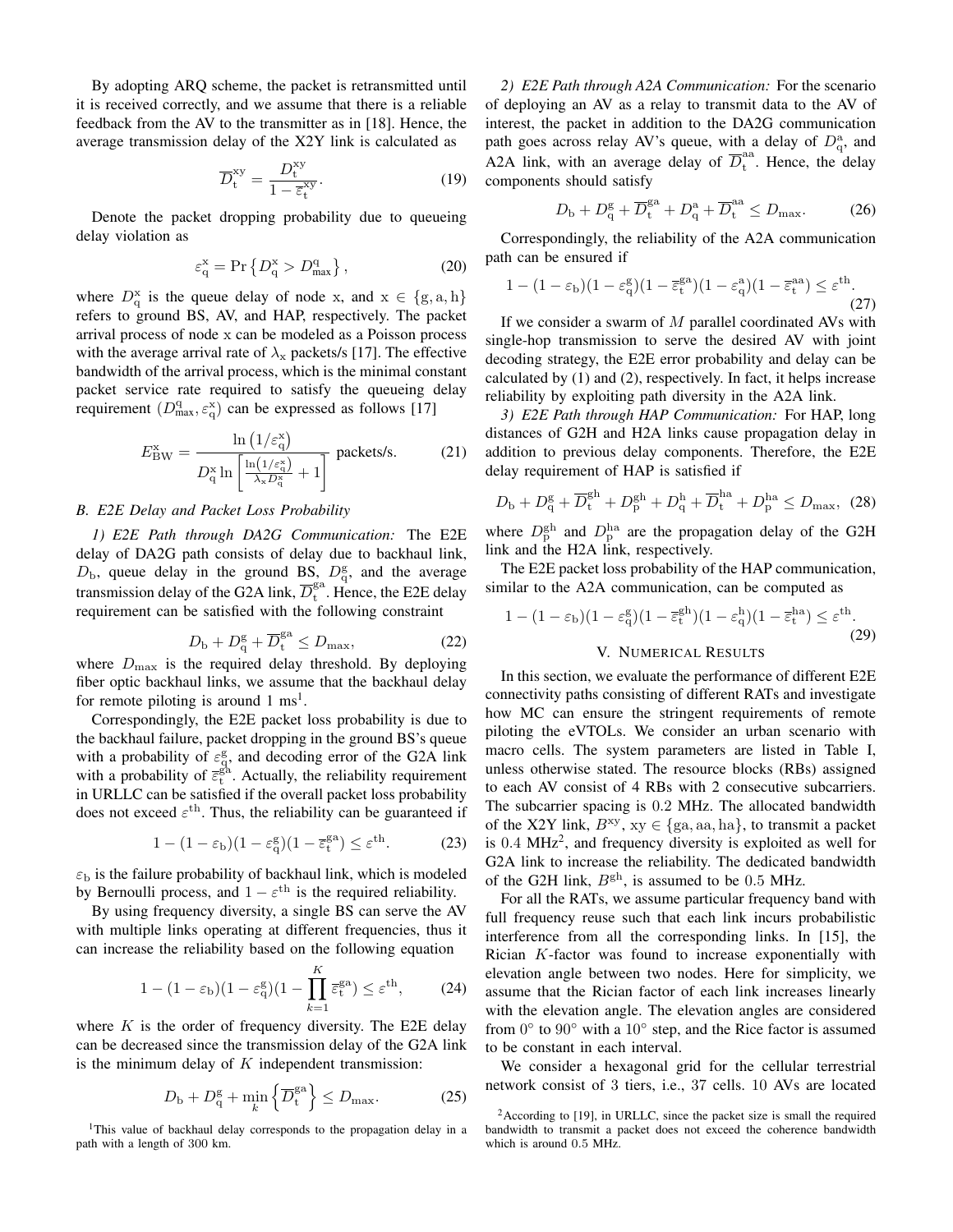

Fig. 2: (a) E2E packet error probability and (b) E2E delay of different RATs and multi-path vs. data rate with  $\varepsilon_{\rm b} = 10^{-6}$ , and  $P_{\rm interf} = 0.01$ . (c) E2E error probability of different RATs vs. data rate with  $P_{\text{interf}} = 0.01$  and different backhaul failure probabilities.

| TABLE I: System Parameters [12], [14], [17]. |  |  |  |
|----------------------------------------------|--|--|--|
|----------------------------------------------|--|--|--|

| Required packet loss probability $\varepsilon^{\text{th}}$      | $10^{-5}$                        |  |
|-----------------------------------------------------------------|----------------------------------|--|
| Delay threshold $D_{\text{max}}$                                | $10 \text{ ms} \& 50 \text{ ms}$ |  |
| Packet size b                                                   | 32 bytes                         |  |
| Average packet arrival rate of HAP $\lambda_h$                  | 10000 packets/s                  |  |
| Average packet arrival rate of gBS $\lambda_{\alpha}$           | 1000 packets/s                   |  |
| Average packet arrival rate of AV $\lambda_a$                   | 100 packets/s                    |  |
| Queueing delay bound $D_{\text{max}}^q$                         | $0.3$ ms                         |  |
| Queueing delay violation probability $\varepsilon_{\alpha}^{x}$ | $10^{-7}$                        |  |
| Backhaul failure probability $\varepsilon_{\rm b}$              | $10^{-6}$ & $10^{-5}$            |  |
| Carrier frequency $f_c$                                         | 2 GHz                            |  |
| AV (gBS/HAP) Tx power                                           | 23 (46) dBm                      |  |
| AV Tx/Rx antenna gain $g_a$                                     | $0$ dBi                          |  |
| Maximum gain of gBS antenna element $g_{\rm E}^{\rm max}$       | 8 dBi                            |  |
| Maximum gain of HAP Tx/Rx antenna $g_h^{\max}$                  | $32 \overline{d}$                |  |
| AV (HAP) Rx noise figure                                        | $9(5)$ dB                        |  |
| Number of gBS antenna elements $N$                              | $\overline{8}$                   |  |
| Downtilt angle $\phi_t$                                         | $102^\circ$                      |  |
| Inter-Site Distance (ISD)                                       | $500$ m                          |  |
| Height of gBS $h_{\rm g}$                                       | 25m                              |  |
| Altitude of AV $h_a$ (HAP $h_b$ )                               | 300 m (20 km)                    |  |
| Rice factor of G2A link $K_{\text{ga}}$                         | $5 \sim 12$ dB                   |  |
| Rice factor of A2A link $K_{aa}$                                | 12dB                             |  |
| Rice factor of G2H link $K_{\rm gh}$                            | $5 \sim 15$ dB                   |  |
| Rice factor of H2A link $K_{\text{ha}}$                         | $12 \sim 15$ dB                  |  |
| Noise spectral density $N_0$                                    | $-174$ dBm/Hz                    |  |
| LoS (NLoS) Shadow fading standard deviation                     | $4(6)$ dB                        |  |

with uniform distribution at a fixed altitude over the considered cells, and 6 of them are interfering with the AV of interest. The location of the desired AV's serving BS and the HAP projection on the ground is assumed at the origin. The horizontal distance of the HAP and its ground station is set as 5 km.

Fig. 2 shows the E2E error probability and delay of different paths and their combinations with respect to the data rate when an AV's 2D distance from the serving ground BS,  $r_{\text{ga}}$ , is 150 m. The probability of backhaul failure,  $\varepsilon_b$ , and the probability of interference,  $P_{\text{interf}}$ , is considered as  $10^{-6}$  and 0.01, respectively. As shown in Fig. 2(a) and Fig. 2(b), E2E path with A2A link can not individually achieve the reliability, while E2E path with DA2G communication guarantees the QoS requirements with 10 (50) ms delay threshold from 30 (less than 10) kbps up to 200 kbps. Similarly, E2E path with HAP guarantees the requirements with 10 (50) ms delay threshold from 60 (10) kbps up to 300 kbps. It is observed that DA2G with one A2A link is an alternative for reliable communication in the desired range of data rates up to 300 kbps for both delay thresholds. Combining DA2G path with two (three) A2A parallel paths can satisfy the reliability up to 600 kbps (1 Mbps). Combining DA2G and HAP paths can satisfy the requirements up to 400 kbps.

## *A. Impact of Backhaul Failure Probability on Reliability*

Previous analysis in Fig. 2(a) and Fig. 2(b) was based on the backhaul failure probability of  $10^{-6}$  which is lower than  $\varepsilon^{\text{th}} =$ 10<sup>−</sup><sup>5</sup> . This is an optimistic assumption on the backhaul link. Now, we assume that probability of backhaul failure is  $10^{-5}$ , i.e., backhaul link is the bottleneck. Hence, transmitting signal through one path will never fulfill the reliability. Fig. 2(c) illustrates the E2E error probability of different RATs for the two considered backhaul failure probabilities. It is observed that the overall error is affected by the backhaul failure in low data rates, where the decoding error is low, and the backhaul error is dominating. However, in higher data rates more than 400 kbps, where the decoding error is high, and the backhaul failure is negligible, the performance are the same. Therefore, MC is a solution to ensure the QoS requirements.

## *B. Effect of Interference*

We achieve the average E2E reliability and delay for various 2D distances between the AV and its serving BS in the cell range with  $\varepsilon_{\rm b} = 10^{-5}$  and  $P_{\rm interf} = 0.1$ . Fig. 3 indicates the minimum required number of paths based on an order with a descending preference as DA2G, A2A, and HAP communication with atmost 3 A2A links, in each region to satisfy the QoS requirements. Each region in Fig. 3 shows the desired data rate, R, and the 2D distance of the AV and its serving BS,  $r_{\text{ga}}$ . It is observed that when  $r_{\text{ga}}$  is within  $0 - 20$ m, three E2E paths consisting of DA2G, A2A, and HAP are required to support data rates of  $100 - 150$  kbps, which is denoted as "DA2G + 1-A2A + HAP". While it demands one more path with another A2A relay link, i.e., "DA2G + 2-A2A + HAP" to satisfy the requirements from  $150 - 200$  kbps. Data rates up to 250 kbps are provided when the AV's 2D distance is  $60 - 160$  m with combination of DA2G, two/three A2A paths, and HAP. It is observed that higher data rates can be met by none of the path combinations. The reason is the strong interference on the radio links due to the LoS conditions, especially DA2G with the neighboring BSs, which increases the decoding error and leads to severe degradation of the reliability and latency performance.

Fig. 4 shows the achieved rates with the use of different multi-paths when  $P_{\text{interf}} = 0.01$ . In this case, all the desired